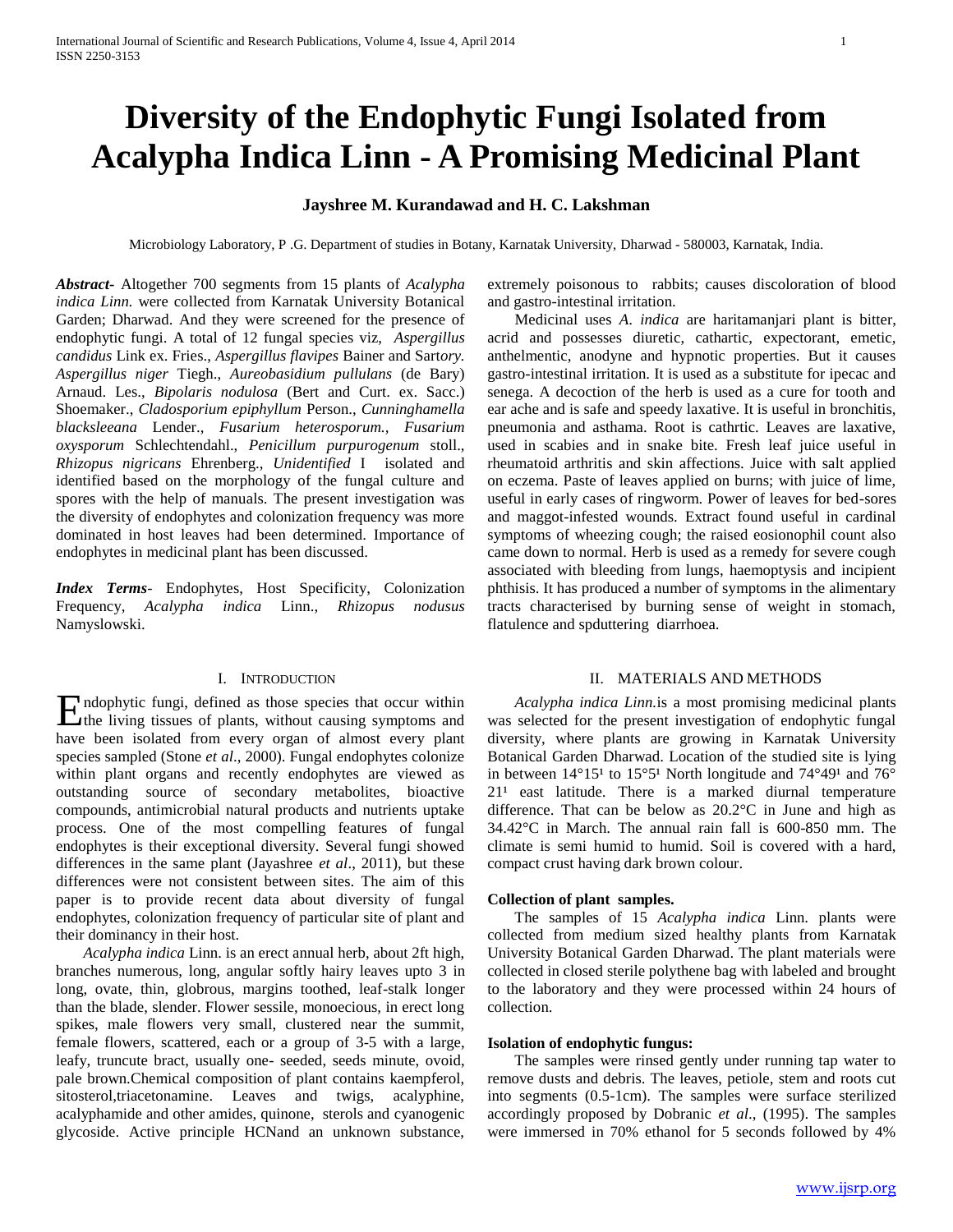sodium hypochlorite for 90 seconds and then rinsed in sterile distilled water for 10 seconds. The excess moisture was blotted in a sterile filter paper. The surface sterilized segments were placed in petridishes containing PDA and MEA medium. The petridishes were sealed using parafilm type and incubated at  $26 \pm$ 

## % of  $CF =$  Number of segments colonized by an endophyte  $X$  100 Total number of segments analyzed

The hyphal tips which grew out from the segments were isolated and sub cultured on PDA and MEA medium. The pure cultures were maintained on PDA slants. The endophytic fungi were identified according to their macroscopic and microscopic characteristics such as the morphology of fruiting structures and spore morphology with the help of identification manuals (Ellis, 1971; Subramanin; 1971; Sutton, 1980; Nag Raj, 1993).

#### III. RESULTS

Altogether 700 segments (225 segments are leaves, 225 segments are petiole, 225 segments are stem, 25 segments are roots) of *Acalypha indica* Linn, and they were processed for the isolation of endophytic fungus. A total of 12 fungus was obtained (Table 1) in root samples there is no significance occurrence of fungi. All the isolated and identified fungus was stored in Microbiology Laborotary Karnatak University Dharwad (MLKUD).

# **Description of Endophytic Fungi:**

## **Species 1:** *Aspergillus candidus* **Link ex Fries.**

Colonies on media heads, white, globose, radiate, conidiophores 500-1000µm long 10-20µmn in diameter, with vesicles thick, smooth, colourless, globose, fertile once the entire surface, 35µm in diameter; phialides born on metulae, usually colourless. Meyulae 4-5µm in length. Phialides 4.5×2-2.5µm. Conidia hyaline, globose to subglobose, thin walled, smooth 3- 3.5µm. in diameter.

#### **Species 2:** *Aspergillus flavipes* **Bainier and Sartory.**

Colonies on MEA or PDA media white at first, becoming yellowish, in some strains forming more or less abundant, closely woven, yellow masses containing many helicoids to horseshoeshaped, thick-walled cells. Heads mostly columnar or calyptri form masses, commonly persistently white, but with some strains in pale avellaneous shades to deep avellaneous. Conidiophores 300-500 $\times$  4-5 $\mu$ , or up to 2-3mm. in length and 8- $10 \mu$  in diameter, smooth; vesicles subglobose or elliptical up to 20×30  $\mu$ ; phialides in two series; primary 4-7  $\mu$  or 8×2 $\mu$  or 3 $\mu$ , secondary  $5-8 \times 1.5-2\mu$ . Conidia 2-3  $\mu$ . Smooth, subglobose, colorless or nearly so.

#### **Species 3:** *Aspergillus niger* **Tiegh.**

Colinies growing moderately on PDA or MEA, 3.5-4.5cm in 10 days, with aboundant submerged mycelium, conidial heads carbon black, exudates lacks, conidial heads large and black, at first globose and then radiate or splitting in well defined columns in age, up to700-800µmin diam; conidiophores arising directly from the substratum, smooth, nonseptate, thick walled, 1-2mm  $\times$ 15-20 $\mu$ m; vesicles globose, walls thick, commonly 45-75 $\mu$ m in

1<sup>o</sup>c at 12 hours light and dark cycle. The petridishes were monitored every day to check the growth of endophytic fungal colonies from the segments.

diam, occasionally longer, bearing two series of fully packed phialides, brownish;metulae mostly 20-30×5-6µm, often reaching 60-80×8-10µm,rarely septate; phialides7-10×3- 3.5µm;conidia globose, spinulose with colouring substance, black, 4-5µm; globose to subglobose.

#### **Species 4***: Aureobasidium pullulans* **(de Bary) Arnaud, Les.**

Colonies growing fast, reaching 4cm in 7 days at 24C on MEA, mid to dark brown; Vegitative hyphae hyaline, up to 12µm wide; pigmented hyphae distinctly constricted at the septa; Conidiophores mostly 6-8µm wide, dark brown, with small lateral protuberances which become short, open ended necks of phialides; conidia hyaline ellipsoidal, often with in distinct basal apiculation, variable in size and shape, straight, mostly (7.5-)9-  $11X(3.5-)4-5.5(-7)\mu m$ , but may be bigger in old colonies; secondory conidia and endoconidia similor, but smaller.

#### **Species 5:** *Bipolaris nodulosa (***Bert. And Curt.ex Sacc.) Shoemaker**.

 *B.nodulosa* (Bert. And Curt.ex Sacc.) Shoemaker. Conidiophores simple, branched, hyaline at tip dark brown at lower parts usually broader toward the apex, swollen and geniculate at the conspicuous circular conidial scars occurring in close succession in the upper poprtion; conidia straight, ellipsoid or ovate or typically obclavate,. Thin-walled pale to moderately dark brown or olivaceous brown, with a circular basal hilum included within the coutous of theroundedbasal wall and often surrounded by a hyaline area,  $3-7$  septate,  $28-70 \times 10-18\mu$ , mostly 48.4  $\times$ 56.6  $\times$ 13-15.7µ(21.64 $\times$  12-17 µ mean 48.6 $\times$  14µ) in the type 1 produced singly and acrogenously at the tips of the conidiophores. And successive growing points, with alength/ breadth ratio of about 5.5-3.7.

#### **Species 6:** *Cladosporium epiphyllum* **Person.**

Colonies greenish-black, large, thick; conidiophores at first erect, then falling, pale green; conidia very numerous, soon falling from the chain, at first one-celled, then two-to morecelled, olive-green, 10-22µ long×4-6µ thick.

#### **Species7:** *Cunninghamella blakesleeana* **Lender.**

Colonies growing rapidly on PDA and MEA, white, later becoming yellow, loose, erect,2-4cm in height; sporangiophores long, simple or regularly verticillately branched, lateral branches of the sporangiophores variable in length and number, usually less than 50µm long; terminal vesicals, globose to subglobose, 40-60µm; lateral vesicles usually smaller than terminal vesicles, 19-28µm;sporangioles hyaline, echinulate or smooth, ovoid ones 7.5-10µ; in diam(excluding spines), ellipsoidal ones 10-12.5×7- 8µm(excluding spines);.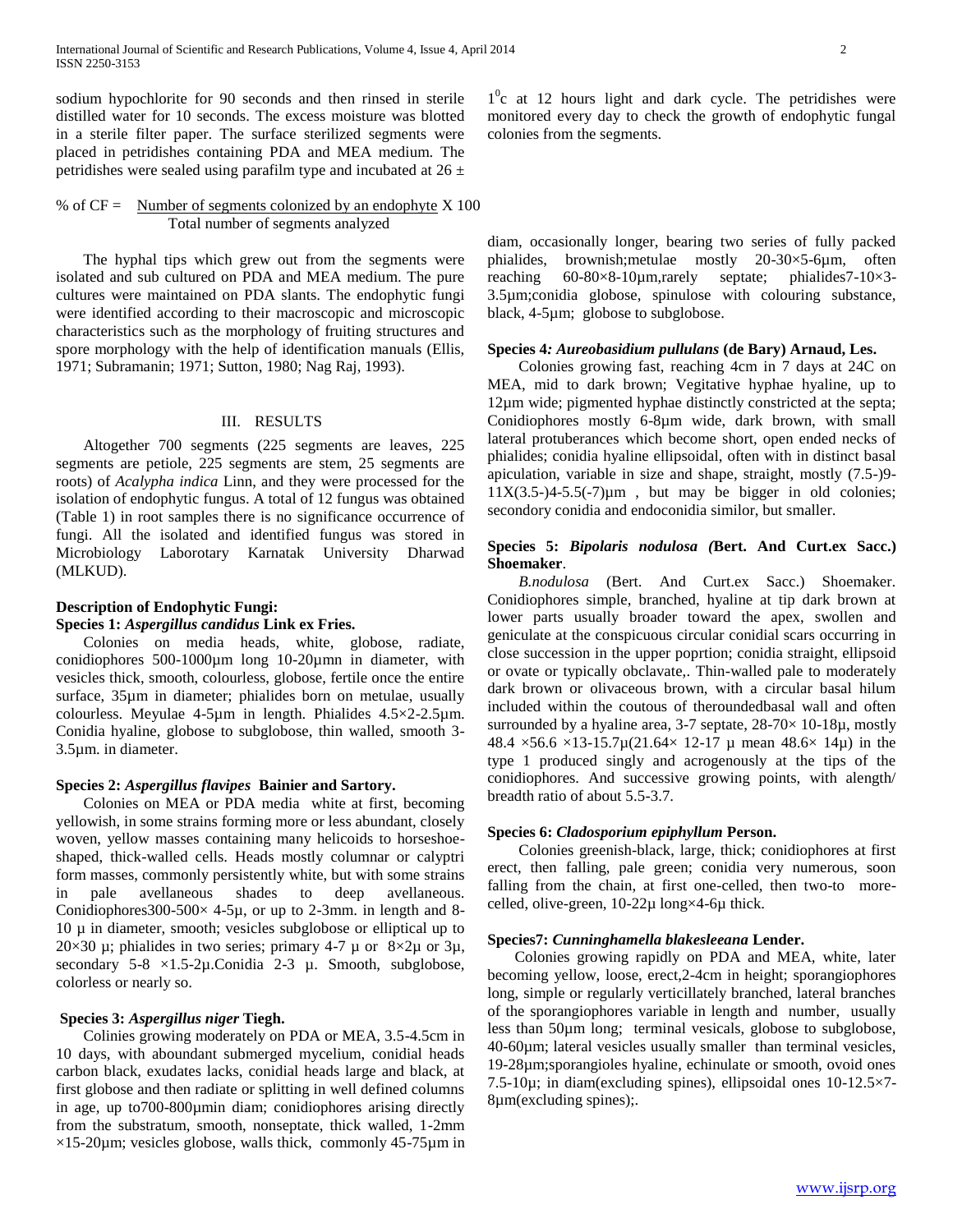Both sterile and fertile hyphae creeping, at first hyaline, then dark; sterile hyphae septate 18µ in diameter; fertile hyphae septate, 4µ in diameter, much branched bearing swollen jar-like cells terminally and laterally on which are borne single the sub spherical, smooth, black conidia. Conidia one-celled, 11-14µ in diameter. (Plate II-6)

#### **Species 9:** *Fusarium oxysporium* **Schlechtendahl.**

Stroma brownish-white, plectenchymatic smooth, extended or colored green to blue black by erumpent sclerotial hard bodies, and 0.5-3mm. or 3-6 mm. in thickness more or less wrinkled under moist conditions usually covered by fascicled medium high aerial mycelium, later forming sporodochia, more seldom pionnotes with three septste, spindle –sickle –shaped conidia, curved or almost straight, rarely or weakly pedicillate. Smaller conidia one or two celled, ovel to reniform, or numerous in the aerial mycelium but are lacking in typical fruiting layers of the macroconidia.

#### **Species 10:** *Penicillum purpurogenum* **Stoll.**

Colonies on MEA or PDA agar slowly spreading very closely flocosse to almost velvety, white at first, becoming yellow to pinkish shades , and finally light gray-green; reverse and medium colored deep red to purple. Conidiophores arise from aerial mycelium, up to 100µm or 300µm long. Conidial fructifications consist of long, divergent chains, up to 100µ long, in two stages; metulae 10-16 x 2- 2.5 $\mu$ ; phialides 11-12 x 2.5 $\mu$ . Conidia elliptical, 3.4-3.8 x 2-2.5µ, smooth, pale green.

#### **Species 11:** *Rhizopus nigricans.*

Stolon creeping, recurving to the substrate in the form of arachnoid hyphae, which are strongly raosed and distant from the substrate and implanted at each node by means of rhizoids.

| S.N             |                                                          | Colonization frequency $(\% )$ |                          |                          |                          |                          |                          |        |
|-----------------|----------------------------------------------------------|--------------------------------|--------------------------|--------------------------|--------------------------|--------------------------|--------------------------|--------|
|                 | Endophytic fungi<br><b>MEA</b>                           |                                |                          | <b>PDA</b>               |                          |                          | <b>Total isolates</b>    |        |
|                 |                                                          | L                              | P                        | S                        | L                        | $\mathbf{P}$             | S                        |        |
|                 | Aspergillus candidus Link ex. Fries.                     | ۰                              |                          | 20                       | 13.3                     |                          | 26.6                     | 59.9   |
| $\overline{2}$  | Aspergillus flavipes Bainer and Sartory.                 | ۰                              |                          | $\overline{\phantom{a}}$ | 26.6                     |                          | ٠                        | 26.6   |
| 3               | Aspergillus niger Tiegh.                                 | $\overline{\phantom{0}}$       | $\overline{\phantom{a}}$ | $\overline{\phantom{a}}$ | $\overline{\phantom{a}}$ | $\overline{\phantom{a}}$ | 26.6                     | 26.6   |
| $\overline{4}$  | Aureobasidium pullulans (de Bary) Arnaud. Les.           | $\overline{\phantom{0}}$       | 20                       | ٠                        | ۰                        | 13.3                     |                          | 33.3   |
| 5               | Bipolaris nodulosa (Bert and Curt. ex. Sacc.) Shoemaker. | 13.3                           | $\overline{\phantom{a}}$ | $\equiv$                 | 20                       | $\overline{\phantom{a}}$ | $\overline{\phantom{a}}$ | 39.96  |
| 6               | Cladosporium epiphyllum Person.                          | 6.66                           | $\overline{\phantom{a}}$ | $\overline{\phantom{a}}$ | $\overline{\phantom{a}}$ | $\overline{\phantom{a}}$ | $\overline{\phantom{0}}$ | 6.66   |
| $7\phantom{.0}$ | Cunninghamella blacksleeana Lender                       | ۰                              |                          | 6.66                     | 6.66                     | ۰                        | 13.3                     | 26.6   |
| 8               | Fusarium heterosporum                                    | $\overline{\phantom{a}}$       | 6.66                     | 26.6                     | $\blacksquare$           | 26.6                     | 20                       | 79.86  |
| 9               | Fusarium oxysporum Schlechtendahl.                       | 6.66                           | 13.3                     | 13.3                     | 13.3                     | 20                       | 13.3                     | 79.86  |
| 10              | Penicillum purpurogenum stoll                            | ۰                              | 26.6                     | $\overline{\phantom{a}}$ | $\overline{\phantom{a}}$ | 26.6                     | -                        | 53.2   |
| 11              | Rhizopus nigricans Ehrenberg.                            | ۰                              | $\overline{\phantom{a}}$ | 26.6                     | $\overline{\phantom{a}}$ | $\overline{\phantom{a}}$ | 13.3                     | 39.9   |
| 12              | Unidentified I                                           | ۰                              | -                        | -                        | $\overline{\phantom{a}}$ | $\overline{\phantom{0}}$ | 6.66                     | 6.66   |
|                 | Total                                                    |                                |                          |                          |                          |                          |                          | 479.12 |

**Table 1: Colonization frequency (%) of endophytes in** *Acalypha indica* **on different media**

\* L-Leaf, P-petiole, S-stem

## **Colonization frequency (%) of endophytes in** *Acalypha indica* **Linn.**

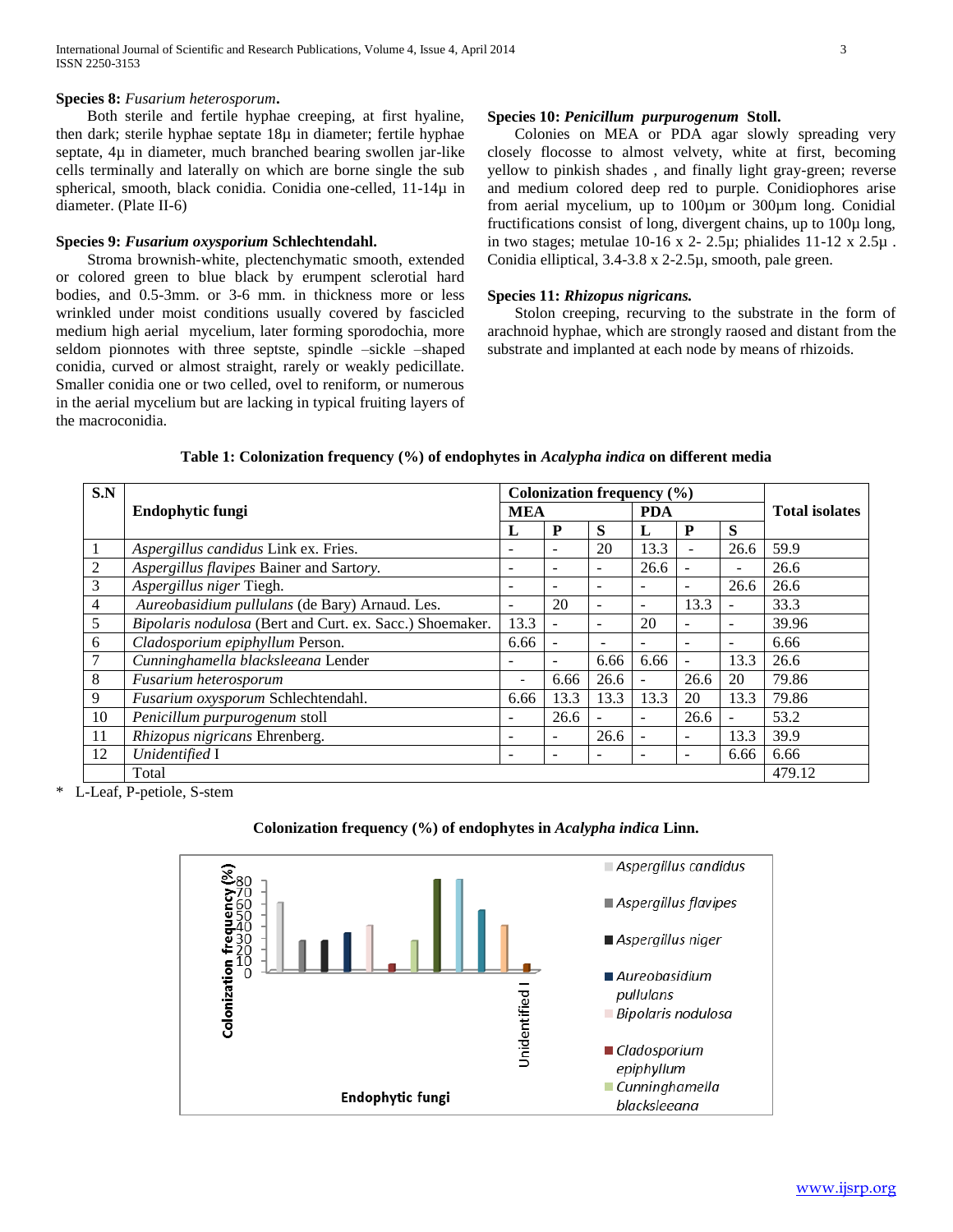#### IV. DISCUSSION

Medicinal plants are one of the oldest forms of health care known, every plant on earth is known to harbor at least one endophytic microbe. These are one of the most unexplored and diverse group of organisms having symbiotic association with higher life forms and may produce benificial substances for host (Weber,1981). Present studies revealed that the leaves of the host plant exhibited the highest endophytic diversity than the petiole and stem samples. Thus the present finding have suported that the endophytes isolated from leaf samples exhibited greater diversity and high colonization frequincy compared to the endophytes of the other plant parts examined.

Leaves, petiole, stem and roots of a single plant often differ greatly in the dominant members of their endophytic communities (Chaverri *et al.*,2010, Gazis *et al*.,2010, Hoffman *et al*.,2008, Pocasangre.,2000). and may even show functional differences. As in case of Alfalfa plants of leaves, stems and roots are colonized by distinct fungi that produce different ranges of secondary metabolites (Weber *et al*., 2006). Even with a single plant different leaves may differ significantly in community composition (Gamboa *et al*.,2001, Fisher *et al*., 1996). Single leaves of a tropical forest tree, *manilkara bidentata*, showed fine scale variation of endophyte isolation rates and identity. In this respect, plants are genetic mosaics because each organ may have a unique combination of genes in its micro biome (Herre *et al*., 2007.). However, some endophytes are restricted to single cell and tissues in the leaf endophytes in different tissues may not interact (Stone JK. 1987). This potential goldmine of undescribed biodiversity has the issue of host specificity, particularly in tropical plants. A recent meta-analysis found that leaf endophytes are indeed more species-rich in the tropics than in temperate regions (Arnold *et al*., 2007). This report consistent to earlier workers as, leaf samples finding more number of endophytic diversity in the plants. One of the possible reasons for the differences in the colonization rates between plants is the

structure and substrate which influence the colonization and distribution of endophytic fungi (Okane *et al*., 1997). Kumar and Hyde (2004) also stated that the overall colonization rate in the leaves was found to be significantly higher than those in root, stem and petiole. Present studies clearly exhibited that the number of endophytic fungi was higher in leaves followed by petiole, stem and roots. However, the overall colonization frequencies differed with different organs. Similar results have been observed in the endophytic diversity of Thalavaipandian *et al*., 2011.

The most prevalent endophytes were recorded among *Fusarium heterosporum* and *Fusarium oxysporum*  Schlechtendahl. was dominant followed by *Aspergillus candidus*  Link ex. Fries. The total colonization frequency higher from *Fusarium heterosporum* and *Fusarium oxysporum*  Schlechtendahl. and low from *Nigrospora sphaerica* (Saccardo) Mason followed by *Bipolaris Cunninghamella blacksleeana* Lender, *Aspergillus flavipes* Bainer and Sart*ory*., *Aspergillus niger* Tiegh., *Cladosporium epiphyllum* Person. These endophytes have also been reported as endophytes in earlier studies.

In conclusion; the understanding of the number of endophytic diversity associated with a *Acalypha indica Linn.* plant of different sites of leaves, petiole and stem parts finding is a significant variation was detected in the colonization frequency of endophytic species with 15 medicinal plants. However, high colonization frequency was in leaves. Endophytic flora in roots examined but do not get results, in some samples shows results as only one or two endophytic fungi. Similarly made an attempt to culture in different culture media results shows as endophytes grows more in MEA compare to PDA media. In Other finding have supported that the number of endophyte species present in *Acalypha indica* Linn we now has an accumulation of studies suggesting that their diversity among there fungal endophytes were immense.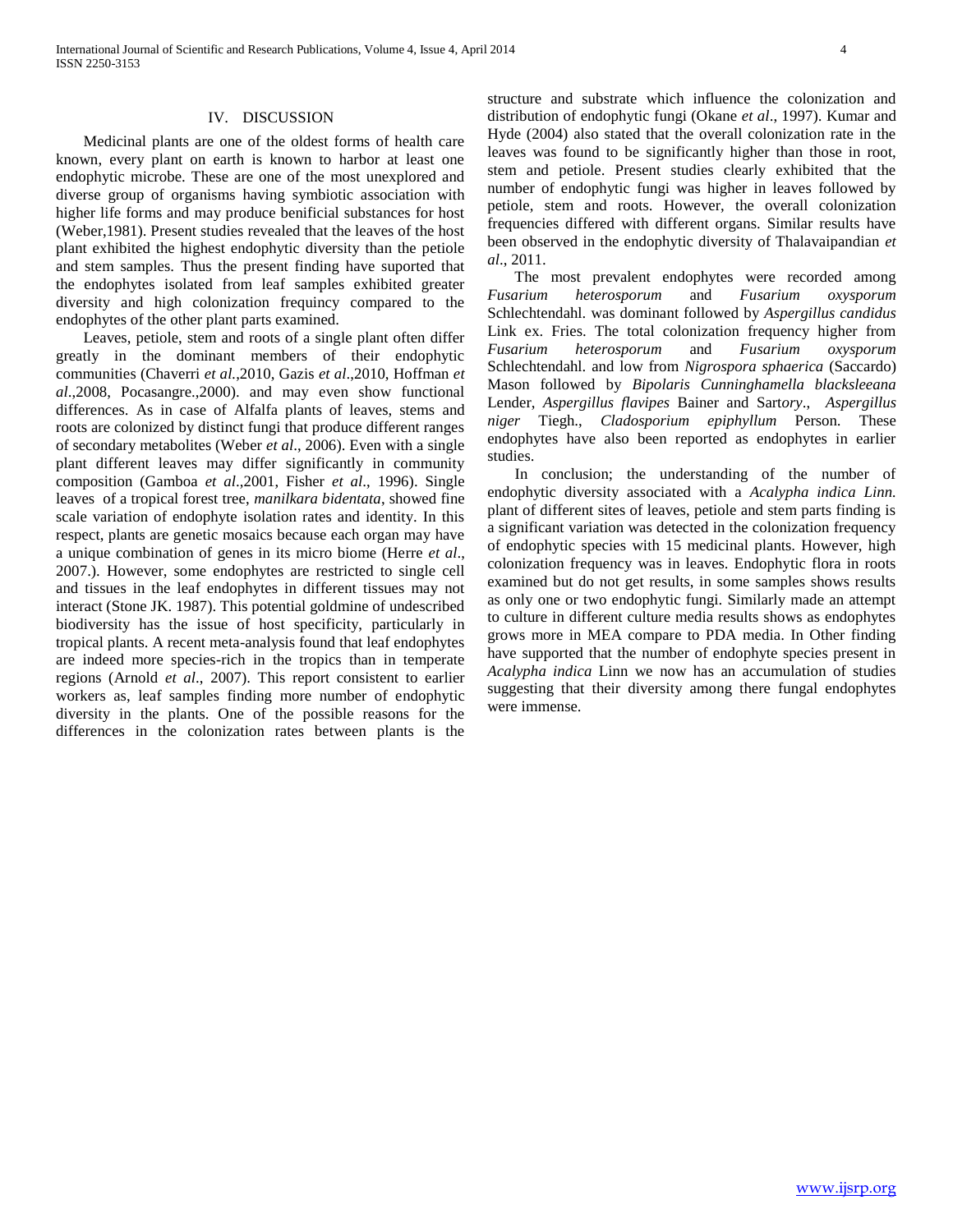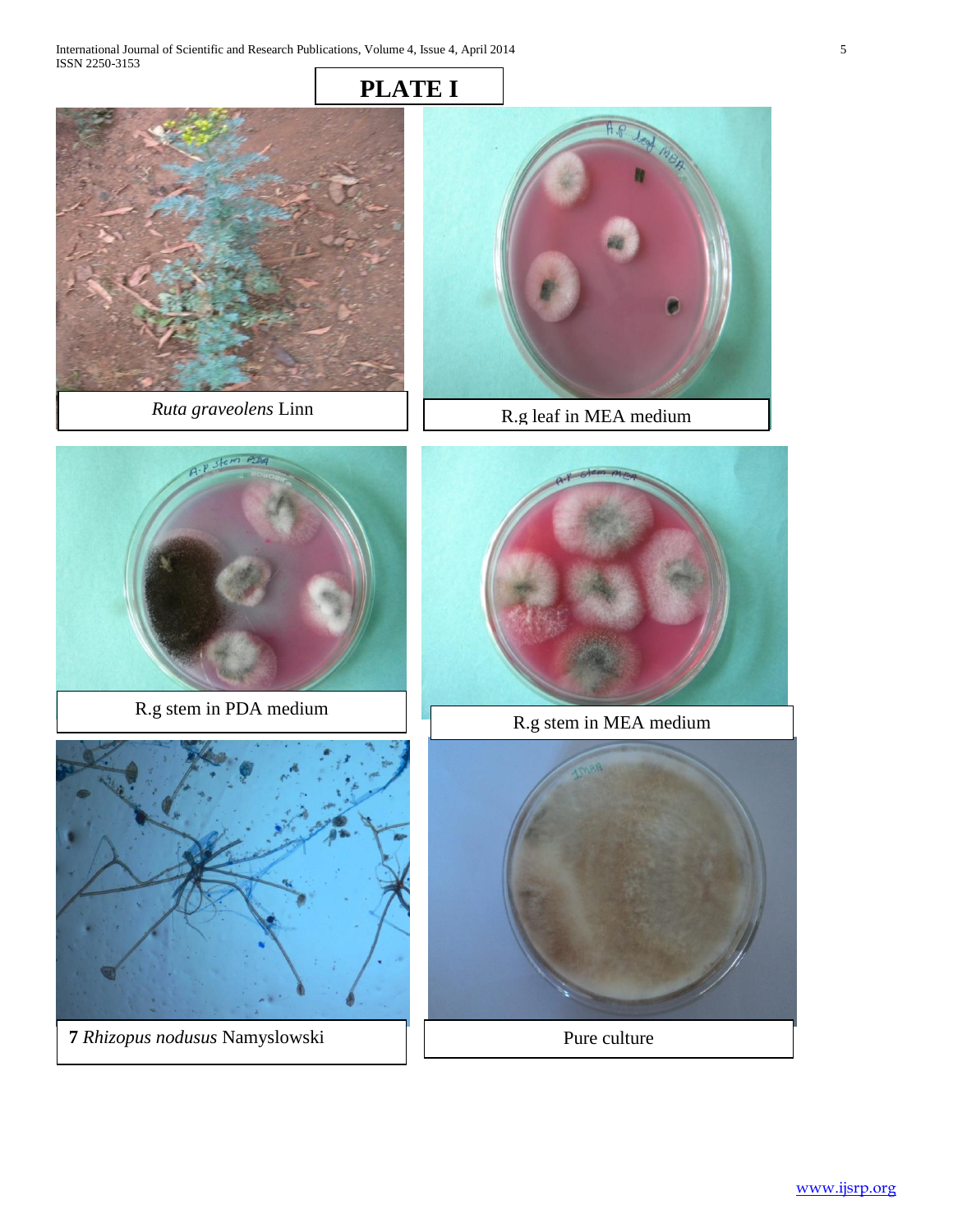